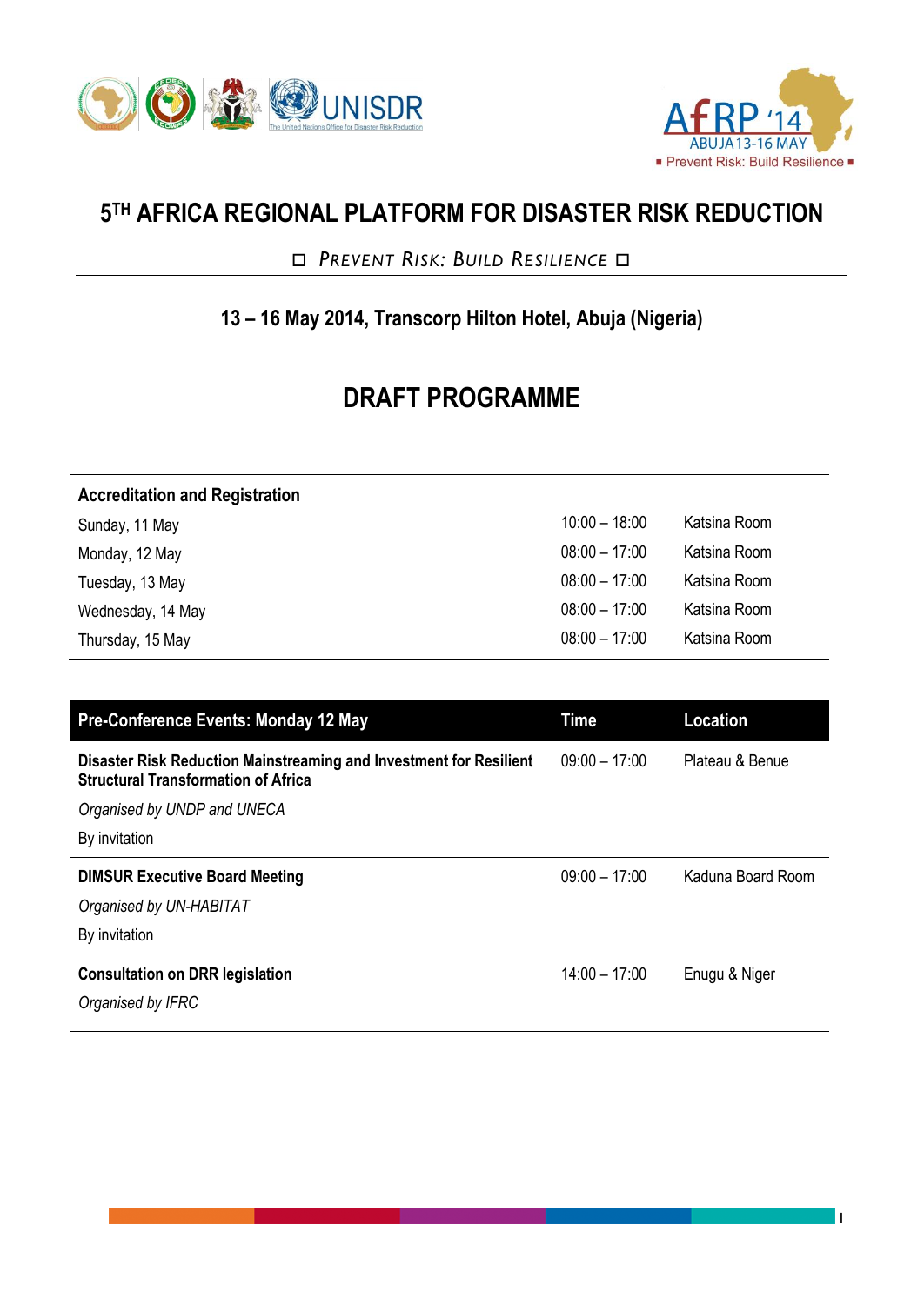

| Day 1: Tuesday 13 May                                                                                                                                                                                                                                                                                                                | <b>Time</b>     | Location             |
|--------------------------------------------------------------------------------------------------------------------------------------------------------------------------------------------------------------------------------------------------------------------------------------------------------------------------------------|-----------------|----------------------|
| <b>Preparatory Consultations</b>                                                                                                                                                                                                                                                                                                     | $09:00 - 12:30$ |                      |
| Regional Economic Communities                                                                                                                                                                                                                                                                                                        |                 |                      |
| East African Community (EAC)                                                                                                                                                                                                                                                                                                         |                 | Enugu                |
| Economic Community for Central African States (ECCAS)                                                                                                                                                                                                                                                                                |                 | Benue                |
| Economic Community for West African States (ECOWAS)                                                                                                                                                                                                                                                                                  |                 | Edo                  |
| Intergovernmental Authority on Development (IGAD)                                                                                                                                                                                                                                                                                    |                 | <b>Imo</b>           |
| Southern African Development Community (SADC)                                                                                                                                                                                                                                                                                        |                 | Plateau              |
| Union du Maghreb Arabe (UMA)                                                                                                                                                                                                                                                                                                         |                 | <b>Rivers</b>        |
| Parliamentarians<br>$\bullet$                                                                                                                                                                                                                                                                                                        |                 | Nasarawa             |
| <b>Local Governments</b><br>٠                                                                                                                                                                                                                                                                                                        |                 | <b>Cross River</b>   |
| Community Practitioners: Civil Society / NGOs / Women / Others<br>$\bullet$                                                                                                                                                                                                                                                          |                 | Delta                |
| <b>Private Sector</b><br>$\bullet$                                                                                                                                                                                                                                                                                                   |                 | Ogun                 |
| Scientific, Technical and Academic Community<br>$\bullet$                                                                                                                                                                                                                                                                            |                 | Sokoto               |
| Youth<br>$\bullet$                                                                                                                                                                                                                                                                                                                   |                 | Borno                |
| Media                                                                                                                                                                                                                                                                                                                                |                 | Bauchi               |
| Lunch                                                                                                                                                                                                                                                                                                                                | $12:30 - 14:00$ |                      |
| <b>Master of Ceremonies</b>                                                                                                                                                                                                                                                                                                          |                 |                      |
| Chair: Mr. Muhammad Sani Sidi, Director General, National Emergency<br>Management Agency, Federal Republic of Nigeria                                                                                                                                                                                                                | $14:00 - 14:30$ | <b>Congress Hall</b> |
| <b>Plenary: Election of Drafting Committee</b>                                                                                                                                                                                                                                                                                       |                 |                      |
| <b>Opening Ceremony</b>                                                                                                                                                                                                                                                                                                              | $15:00 - 17:00$ | <b>Congress Hall</b> |
| <b>Master of Ceremonies</b>                                                                                                                                                                                                                                                                                                          |                 |                      |
| <b>Welcome Remarks</b>                                                                                                                                                                                                                                                                                                               |                 |                      |
| Mr. Muhammad Sani Sidi, Director General, National Emergency Management Agency, Federal Republic of Nigeria<br>Sen. Bala Abdulkadir Muhammed CON, Minister, Federal Capital Territory Administration of Abuja, Federal<br>Republic of Nigeria                                                                                        |                 |                      |
| <b>Opening Statement</b>                                                                                                                                                                                                                                                                                                             |                 |                      |
| Dr. Toga Gayewea Mcintosh, Vice-President, Economic Community for West African States Commission (TBC)<br>٠<br>H.E. Mr. Ryuichi Shoji, Ambassador of Japan to Nigeria (TBC)<br>H.E. Saviour Kasukuwere, Minister of Environment, Water and Climate, Zimbabwe (Bureau Chair of African<br>п<br>Ministerial Conference on Meteorology) |                 |                      |
| Ms. Margareta Wahlström, Special Representative of the Secretary General for Disaster Risk Reduction (SRSG)<br>п                                                                                                                                                                                                                     |                 |                      |
| H.E. Tumusiime Rhoda Peace, Commissioner for Rural Economy and Agriculture, African Union Commission                                                                                                                                                                                                                                 |                 |                      |
|                                                                                                                                                                                                                                                                                                                                      |                 |                      |
| <b>Official Opening</b>                                                                                                                                                                                                                                                                                                              |                 |                      |
| Senator Anyim Pius Anyim (GCON), Secretary to the Government of the Federation, Federal Republic of Nigeria                                                                                                                                                                                                                          |                 |                      |

| <b>Photo Session</b>                                              | 17:15 – 17:30   | By the fountain |
|-------------------------------------------------------------------|-----------------|-----------------|
| <b>Press Conference (Closed)</b>                                  | $17:30 - 18:00$ | Bauchi          |
| Reception Hosted by the Government of Federal Republic of Nigeria | $18:15 - 20:00$ | <b>TBC</b>      |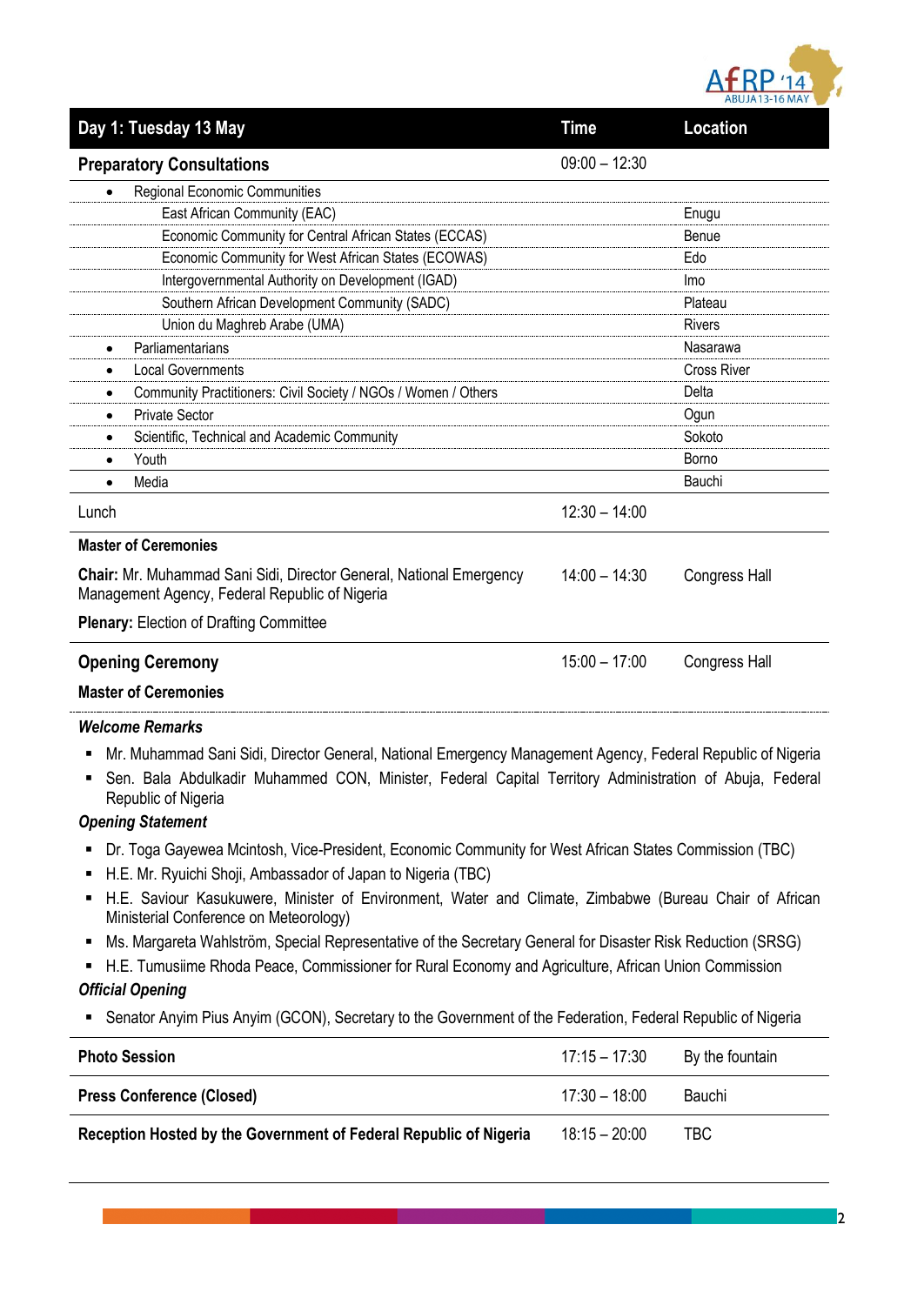| fRP              |                |
|------------------|----------------|
| $\triangleright$ | Δ              |
|                  | ABUJA13-16 MAY |

|                                                                                                                                                                                                                                                                                                          |                 | <b>ADUJA 13-10 MIAT</b> |
|----------------------------------------------------------------------------------------------------------------------------------------------------------------------------------------------------------------------------------------------------------------------------------------------------------|-----------------|-------------------------|
| Day 2: Wednesday 14 May                                                                                                                                                                                                                                                                                  | <b>Time</b>     | <b>Location</b>         |
| <b>Master of Ceremonies</b>                                                                                                                                                                                                                                                                              |                 |                         |
| Plenary: Hyogo Framework for Action 2005-2015 and Africa Regional<br>Strategy / Programme of Action 2006-2015                                                                                                                                                                                            | $09:00 - 11:00$ | <b>Congress Hall</b>    |
| Chair: H.E. Tumusiime Rhoda Peace, Commissioner for Rural Economy<br>and Agriculture, African Union Commission                                                                                                                                                                                           |                 |                         |
| Moderator: SRSG Margareta Wahlström                                                                                                                                                                                                                                                                      |                 |                         |
| <b>Achievements and Challenges</b><br>٠<br>HFA Celebration - presentation by<br>Ethiopia: Drought Risk Management<br>$\qquad \qquad -$<br>Gabon: Institutional Arrangement<br>$\overline{\phantom{a}}$<br>Mozambique: Early Warning System<br>Senegal: Flood Risk Management<br>$\overline{\phantom{0}}$ |                 |                         |
| <b>Presentation:</b> 'Status Report on the Implementation of the<br>٠<br>Africa Regional Strategy and Hyogo Framework for Action in<br>Africa', UNISDR                                                                                                                                                   |                 |                         |
| <b>Presentation:</b> Towards a Post-2015 Framework for Disaster<br>٠<br>Risk Reduction: Outcomes of the Africa Working Group,<br>African Union Commission                                                                                                                                                |                 |                         |
| <b>Master of Ceremonies</b>                                                                                                                                                                                                                                                                              |                 |                         |
| <b>Plenary: Managing Risk: Policy and Institutions</b>                                                                                                                                                                                                                                                   | $11:15 - 13:00$ | <b>Congress Hall</b>    |
| Chair: Hon. Abdou Sané (Senegal)                                                                                                                                                                                                                                                                         |                 |                         |
| Moderator: Hon. Rachel Shebesh (Pan-African Parliament)                                                                                                                                                                                                                                                  |                 |                         |
| Principal Speaker: Mr. Xavier Agostinho Chavana (Mozambique)                                                                                                                                                                                                                                             |                 |                         |
| Discussants: Mr. Tadesse Bekele (Ethiopia); Mr. Emmanuel Hindovei<br>Tommy (Sierra Leone Red Cross Society); Mrs. Regina Pritchett (Huairou<br>Commission)                                                                                                                                               |                 |                         |
| Lunch                                                                                                                                                                                                                                                                                                    | $13:00 - 14:30$ |                         |
| <b>Master of Ceremonies</b>                                                                                                                                                                                                                                                                              |                 |                         |
| <b>Plenary: Balanced Development: Risk Sensitive Planning</b><br>(Organised by UN-HABITAT and UNISDR)                                                                                                                                                                                                    | $14:30 - 16:00$ | <b>Congress Hall</b>    |
| Chair: Hon Jesca Eriyo (EAC)                                                                                                                                                                                                                                                                             |                 |                         |
| Moderator: Mrs Fatimetou Mint Abdel Malick (African Elected Women<br>Network)                                                                                                                                                                                                                            |                 |                         |
| Principal Speaker: Mr Mohamed Boussraoui (UCLG World Secretariat)                                                                                                                                                                                                                                        |                 |                         |
| Discussants: Mrs. Michelle Krogh (UNOPS); Mr. Hastings Chikoko (C40<br>Cities Climate Leadership Group); Dr. Tarande Constant Manzila (WHO)                                                                                                                                                              |                 |                         |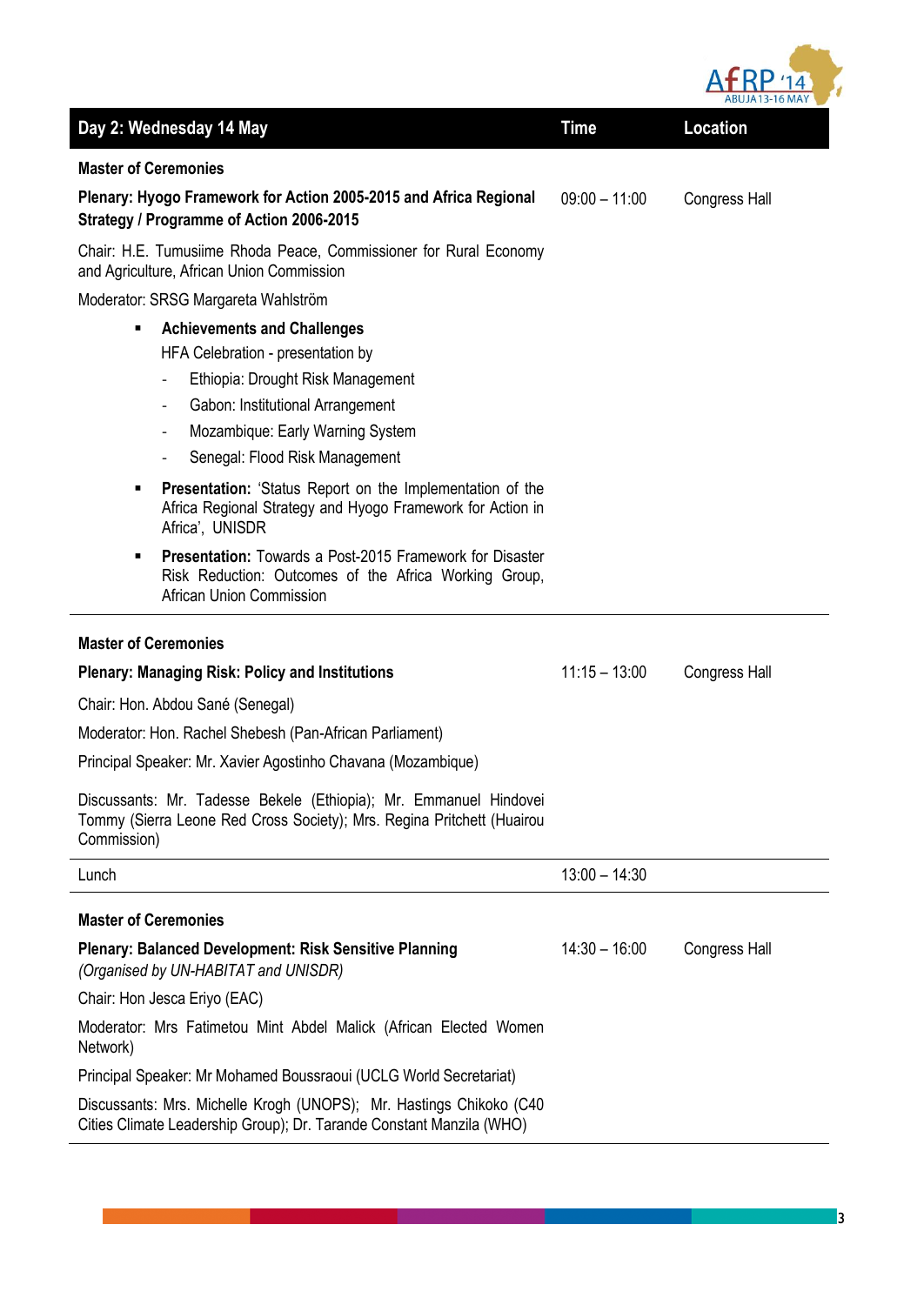

| <b>Parallel Session: Leadership for DRR Mainstreaming</b><br>Organised by UNDP and UNECA                                                  | $14:30 - 16:00$ | Benue & Enugu        |
|-------------------------------------------------------------------------------------------------------------------------------------------|-----------------|----------------------|
| <b>Parallel Session: Risk Financing</b>                                                                                                   | $14:30 - 16:00$ | Borno & Anambra      |
| Chair: Mr. Dominique Kuitsouc (ECCAS)                                                                                                     |                 |                      |
| Moderator: Mr. Ken B. Johm (African Development Bank / ClimDev)                                                                           |                 |                      |
| Principal Speaker: Ms. Julie Dana (World Bank)                                                                                            |                 |                      |
| Discussants: Ms Fatima Kassam (African Risk Capacity); Ms Fatimata<br>Tenin Dicko (Oxfam/R4)                                              |                 |                      |
| Parallel Round Table: UN Delivering as One for DRR - Implementing<br>the UN Plan of Action on DRR for Resilience<br>(Organised by UNISDR) | $14:30 - 16:00$ | Imo & Cross River    |
| Co-Chairs: SRSG Margareta Wahlström and Mr. Keflemariam Sebhatu<br>(IGAD)                                                                 |                 |                      |
| Principal Speaker: Mr. Ignacio Leon-Garcia (UN-OCHA)                                                                                      |                 |                      |
| Discussants: Ms. Rosine Sori-Coulibaly (UNRC Burundi); Dr. Tarande<br>Constant Manzila (WHO); UNRC Nigeria (tbc)                          |                 |                      |
| <b>Informal Plenary: Africa Talks</b>                                                                                                     | $16:15 - 18:00$ | <b>Congress Hall</b> |
| Co-Chairs: SRSG Margareta Wahlström and African Union Commission                                                                          |                 |                      |

| Time            | Location             |
|-----------------|----------------------|
| $08:30 - 09:00$ | <b>Congress Hall</b> |
|                 |                      |
|                 |                      |
| $09:15 - 11:00$ | Congress Hall        |
|                 |                      |
|                 |                      |
|                 |                      |
|                 |                      |
| $09:15 - 11:00$ | Benue & Enugu        |
|                 |                      |
|                 |                      |
|                 |                      |
|                 |                      |
|                 |                      |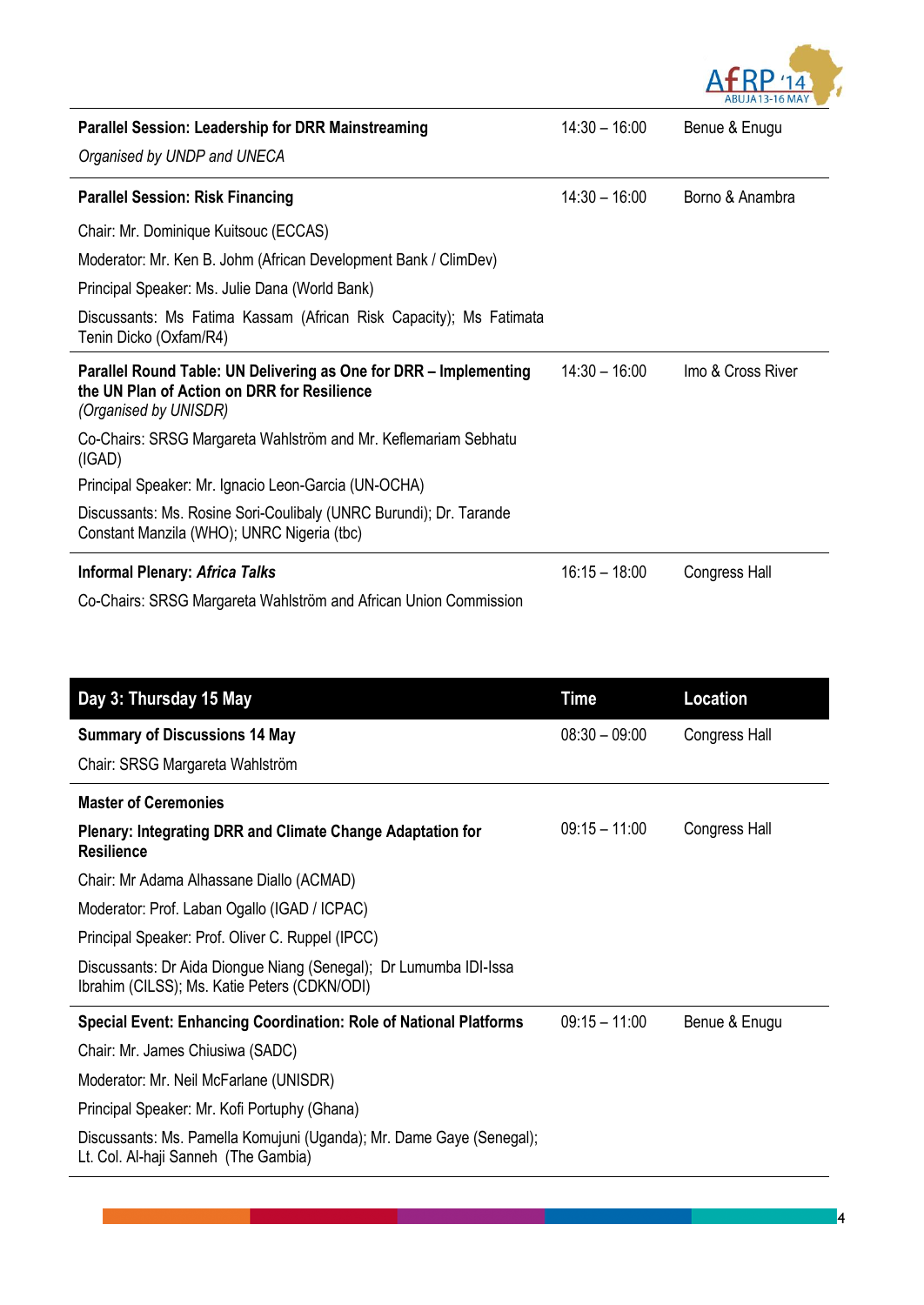

| Special Event: Urban Resilience & Recovery                                                                                                                                                                                                                                                                                | $09:15 - 11:00$ | Borno & Anambra      |
|---------------------------------------------------------------------------------------------------------------------------------------------------------------------------------------------------------------------------------------------------------------------------------------------------------------------------|-----------------|----------------------|
| (Organised by UN-HABITAT)                                                                                                                                                                                                                                                                                                 |                 |                      |
| <b>Master of Ceremonies</b>                                                                                                                                                                                                                                                                                               |                 |                      |
| <b>Plenary: Investment in DRR: The Business Case</b><br>(Organised by UNISDR HQ Private Sector Coordination)                                                                                                                                                                                                              | $11:15 - 13:00$ | <b>Congress Hall</b> |
| Chair: Mr. Rowan Douglas (Willis Group)                                                                                                                                                                                                                                                                                   |                 |                      |
| Moderator: Hon. Patricia Hajabakiga (East African Legislative Assembly)                                                                                                                                                                                                                                                   |                 |                      |
| Principal Speaker: Dangote Group (TBC)                                                                                                                                                                                                                                                                                    |                 |                      |
| Discussants: Mr. Dale Sands (AECOM); H.R.H. Princess Abze Djigma<br>(ABZESOLAR S.A); Dr. John O. Isemede (Nigerian Association of<br>Chambers of Commerce, Industry, Mines & Agriculture - NACCIMA) TBC                                                                                                                   |                 |                      |
| <b>Special Event: Ecosystem-based Disaster Risk Reduction</b>                                                                                                                                                                                                                                                             | $11:15 - 13:00$ | Benue & Enugu        |
| (Organised by IUCN)                                                                                                                                                                                                                                                                                                       |                 |                      |
| Moderator: Ms. Wivine Ntamubano (East African Community)                                                                                                                                                                                                                                                                  |                 |                      |
| Principal Speaker: Mr. Edmund Barrow (IUCN)                                                                                                                                                                                                                                                                               |                 |                      |
| Discussant: Mr. Jean Marc Garreau (IUCN)                                                                                                                                                                                                                                                                                  |                 |                      |
| Special Event: Meteorological and climate services to support<br>disaster risk reduction in a changing climate                                                                                                                                                                                                            | $11:15 - 13:00$ | Borno & Anambra      |
| (Organised by WMO)                                                                                                                                                                                                                                                                                                        |                 |                      |
| Moderator: Mr. Filipe Lúcio (WMO)                                                                                                                                                                                                                                                                                         |                 |                      |
| Discussants: H.E. Saviour Kasukuwere, Minister of Environment, Water<br>and Climate, Zimbabwe (Bureau Chair of African Ministerial Conference on<br>Meteorology); Mr. Joseph Alozie (Nigeria Meteorological Agency); Ms.<br>Vivaoliva Uria Shoo (IFRC); Instituto Nacional de Gestão de Calamidades<br>(INGC), Mozambique |                 |                      |
| Lunch                                                                                                                                                                                                                                                                                                                     | $13:00 - 14:30$ |                      |
| <b>Master of Ceremonies</b>                                                                                                                                                                                                                                                                                               |                 |                      |
| <b>Plenary: Stakeholder Consultation Reports</b>                                                                                                                                                                                                                                                                          | $14:30 - 15:30$ | <b>Congress Hall</b> |
| Co-Chairs: SRSG Margareta Wahlström and Mr Bhupinder Tomar (IFRC)                                                                                                                                                                                                                                                         |                 |                      |
| Plenary: Summary Statement of the 5th Africa Regional Platform for<br><b>Disaster Risk Reduction</b>                                                                                                                                                                                                                      | $15:30 - 17:00$ | <b>Congress Hall</b> |
| Chair: Federal Republic of Nigeria                                                                                                                                                                                                                                                                                        |                 |                      |
| <b>African Union Commission</b>                                                                                                                                                                                                                                                                                           |                 |                      |
| <b>ECOWAS</b>                                                                                                                                                                                                                                                                                                             |                 |                      |
| SRSG Margareta Wahlström                                                                                                                                                                                                                                                                                                  |                 |                      |
| <b>Presentation:</b> Chair of the Drafting Committee                                                                                                                                                                                                                                                                      |                 |                      |
| <b>Closing</b>                                                                                                                                                                                                                                                                                                            | $17:00 - 17:30$ | <b>Congress Hall</b> |